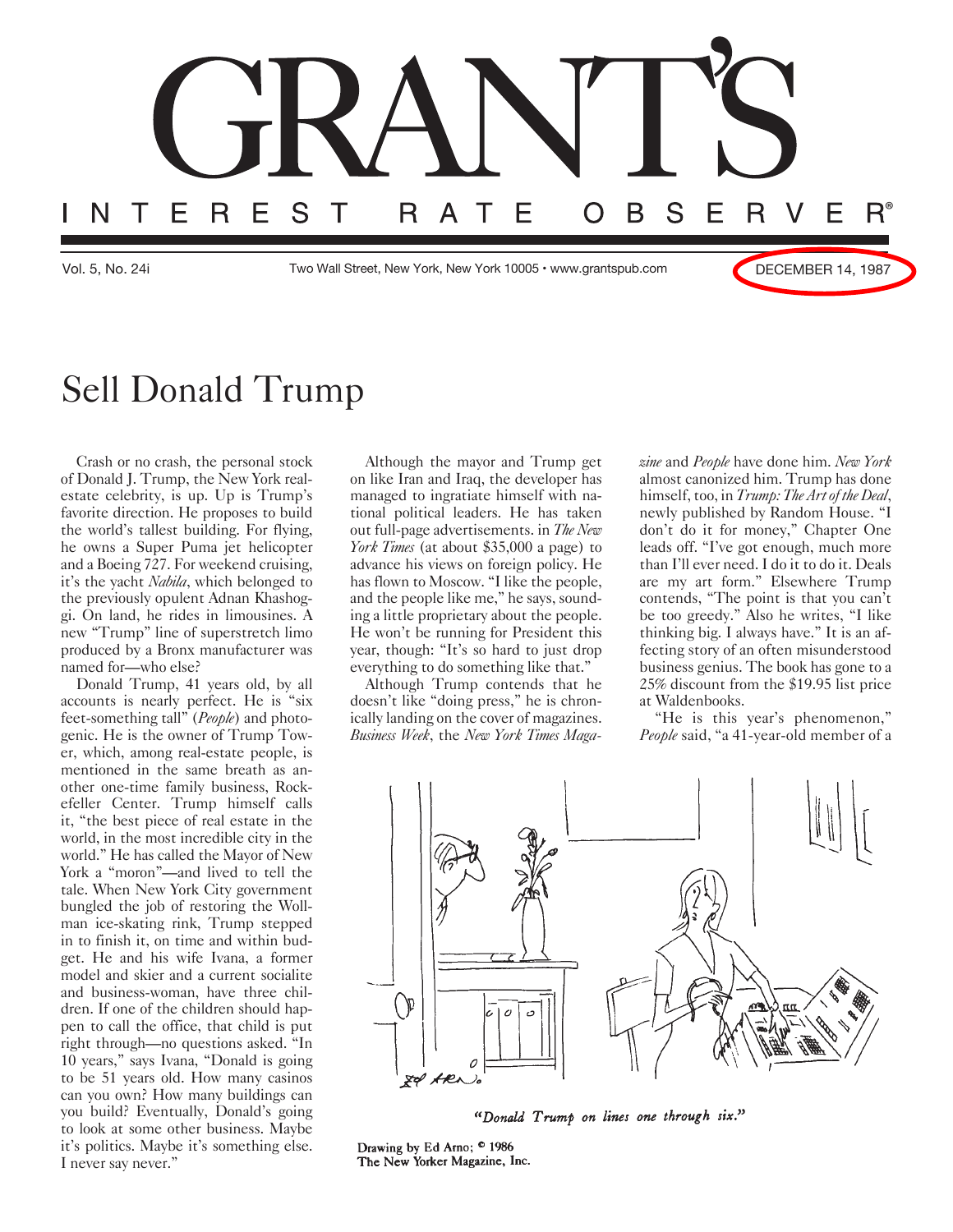species on the verge of extinction: He is a Tycoon."

It is possible that no individual in America is more overbought, personally, than Trump, It is one thing to call Edward Koch a "moron" and get away with it, or to patronize your father in your autobiography ("I had loftier dreams and visions," writes Donald, comparing himself to Fred). It is another to get your face on the cover of *People* and Business Week and manage to hold on to your money. "Whom the gods would destroy, they first make merry,": a friend quipped. Trump was the roaring 1980s in person. And now that the roaring has subsided, what will become of him? If New York City real estate should happen to sink, what will happen to the man who owns so much of it? Is it possible that publicity, the scourge of fortunes and breaker of luck, will be any kinder to Trump than it was to the investorturned-literary-celebrity, George Soros?

Our curiosity was reduced to a few basic questions: Is Trump the type of tycoon with money or the type without? Does he personally go in for leverage? To what extent does his net worth depend on the quoted prices of illiquid assets? More broadly still: Will any real-estate fortune be secure in the coming credit difficulties? Seeking the answers, we read the Trump *oeuvre*: press clippings, public financial statements, autobiography, back issues of *W* and "Suzy" columns. We asked around town. Taking nothing for granted, we ordered up a Dun & Bradstreet report on the Trump Organization. The results were inconclusive:

EMPLOYEES: 4,200, including officers; 100 employed here.

FACILITIES: Rents 5,000 sq. ft. in multistory steel building in good condition. Premises neat [i.e., "the best piece of real estate in the world, in the most incredible city in the world"].

LOCATION: Central business district on a main street [i.e., Fifth Avenue].

BRANCHES: Subject operates a casino [he has two and is building a third] in Atlantic City, N.J.

D&B did not specifically address the question of whether Trump has any money or whether it is all spinach. *Business Week* had ventured \$3 billion, seeing *Forbes* an estimate of \$850 million and raising it a couple of billion, but the

## Resorts International rolls the dice



source: M.C. Horsey & Co.

*Business Week* estimate appeared before the crash and before the tycoon took a controlling position in Resorts International with its vast sinkhole, the unfinished Taj Mahal casino in Atlantic City. Furthermore, the magazine spoke before the publication of *Trump: The Art of the Deal*, and the author's specific guidelines for interpreting Trump, i.e.:

The final key to the way I promote is bravado. I play to people's fantasies. People may not always think big themselves, but they can still get excited by those who do. That's why a little hyperbole never hurts. People want to believe that something is the biggest and the greatest and the most spectacular. I call it truthful hyperbole. It's an innocent form of exaggeration—and a very effective form of promotion.

Maybe he was only exaggerating, but Trump divulged that \$320 million seemed like a lot of money to him as recently as 1985. That was the year he purchased Hilton's Atlantic City hotel, which, he says, was the biggest bet of his life. He borrowed the money from Manufacturers Hanover, incidentally —got the president on the phone and got the money "just like that. It goes to show you the value of credibility. In return, I did something I'd never done before. I personally guaranteed the loan."

That's the rub with Trump: not knowing how many chits he has out. The tycoon has raised \$600 million in junk-grade debt for his two Atlantic City casinos: \$250 million in Trump Plaza Funding mortgage bonds (the 127 /8s of 1998), \$226.8 million in Trump's Castle Funding first mortgage bonds (the 133 /4s of 1997) and \$125 million in another Trump's Castle Funding first mortgage bond issue ( the 7s of 1999). As for Trump himself, our intelligence has it that he is, in fact, loaded. More than that, our informants say, he is probably liquid. "He's big time, he really is," said a real-estate friend who has an appreciation of liquidity. The source likens him to Samuel LeFrak, the New York City developer, though a notch below Trammell Crow, the national developer. Trump has tended to work with money partners—the Equitable Life Assurance Society, for instance, or his anonymous junk-bond buyers—rather than on his own credit. Barring a lurch toward recklessness, our informant contended, Trump is almost a shoe-in to die rich.

Resorts International, the casino and hotel operator, may not reverse that bullish prognosis, but it does not enhance it, either. On the face of things—an impression corroborated by the action of Resorts' common—the company is struggling. Trump paid \$100 million or so for control of the voting "B" stock last summer. Since that purchase, the Resorts story has been Wollman Rink in reverse, with massive overruns and snafus at the gi-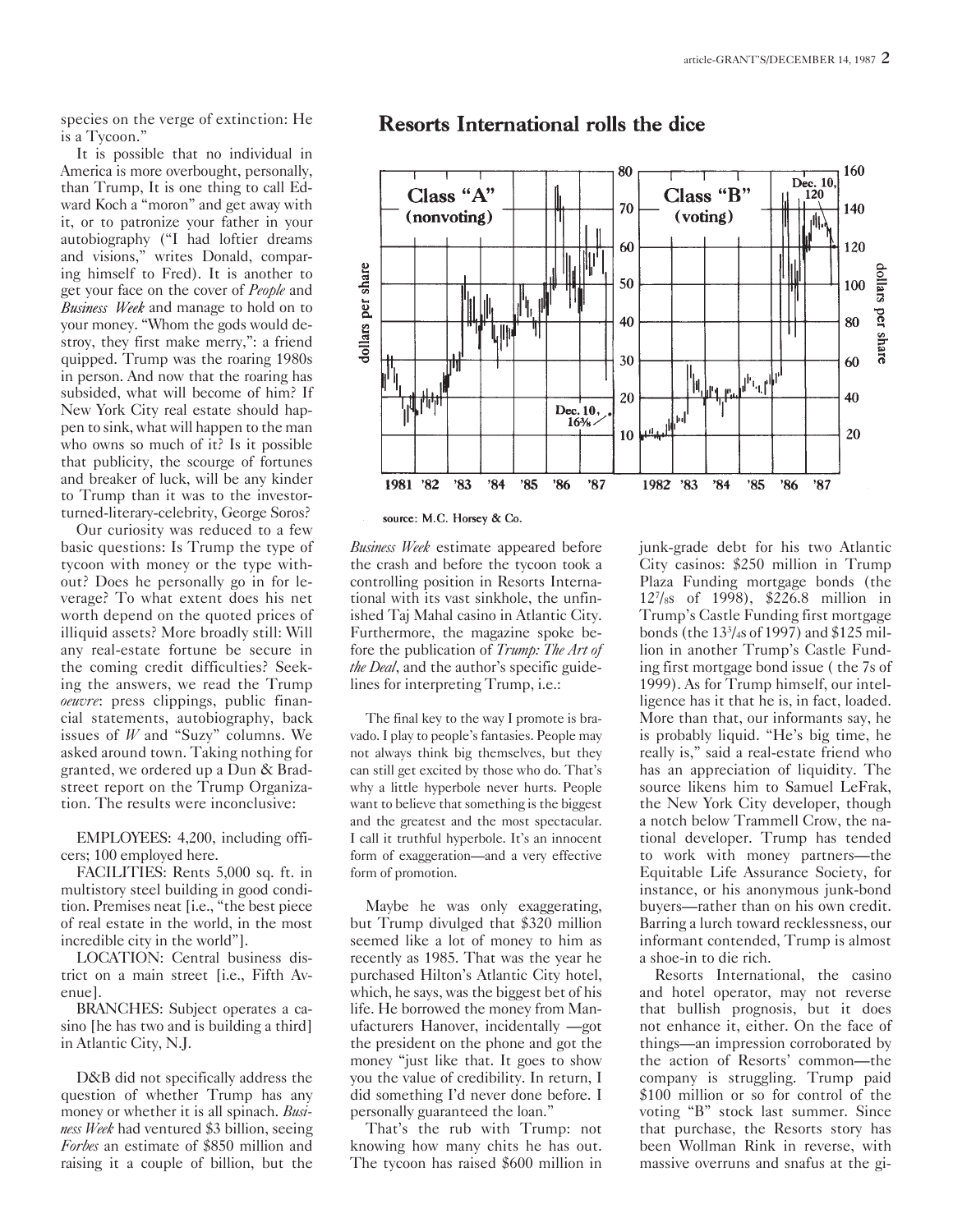ant Taj Mahal casino/hotel complex. A year ago, the cost of the project was estimated to be \$550 million. In the June 10-Q, it was put at \$800 million. In the brand-new September "Q," it was bumped up to \$930 million. The latest Q discloses plans to issue \$100 million of convertible bonds and up to \$450 million of secured indebtedness, all junk grade. That would push the volume of high-yield issuance by Trump-controlled companies to over \$1.5 billion, or 1% of the entire public junk market, an impressive figure even for a man who has gotten off the line, "I want the best, whatever it takes."

If the money does get raised, the Q also noted, Resorts would show \$1.2 billion of long-term debt. It would show just \$109 million of equity. "The Company's ability to service that amount of debt will depend, to a significant extent, upon the future profitability of the Taj Mahal," Resorts adds, which will be no mean feat. Even if you happen to be the moderately leveraged house, Atlantic City has become a harder place in which to make a buck. In the September quarter, city-wide gaming capacity was up by 12.7%, while

gaming revenues were up by only 9.7%. Trump Plaza, for instance, managed to score an 18.7% gain in gaming revenues in the September period thanks to expanded parking and the opening of some new "super suites." But, as the financials also disclose, competition raised gaming costs by almost \$8 million, or 32%. The document summed up the troubles in one neat sentence: "Market capacity has outstripped market growth."

As might be expected, Trump has not left his flanks entirely unprotected in this campaign. Resorts and Trump's very own Trump Hotel Corp. recently signed a comprehensive services agreement (thank you, *Forbes*). Among its other features, the contract guarantees Trump a fee equal to 3% of the post-July 21 construction costs of the \$930 million (and counting) Taj Mahal. That is, the more it costs, the more Trump stands to earn. We wanted to ask Resorts about that, and we wrote down a question to put to the financial v.p.: "Is there any limit—any cap—to what the Trump Hotel Corp. could earn through cost overruns at Taj Mahal? If not, doesn't Trump, considering

he paid only \$100 million for his stock, have a vested interest in delay? At the very least, aren't his interests and the company's sharply at variance?"

An arbitrageur who used to own Resorts "A" said that he sold out his stock on the hunch that Trump was not so much on the side of Resorts as on the side of Trump. Some fine print in the Resorts September "Q" raises the same point. It notes that Donald Trump, the chairman of Resorts, controls two other Atlantic City casinos in which Resorts has no interest:

Because the Trump Casinos compete directly with other Atlantic City casino/ hotels, including Resorts International Casino Hotel, and will compete with the Taj Mahal. . . potential conflicts of interest may be deemed to exist by reason of access to information, business opportunities or otherwise.

"Never underestimate the man who overestimates himself," Warren Buffett is supposed to have said. Sell Trump short—but with close stops only.

•

*Grant's® and Grant's Interest Rate Observer® are registered trademarks of Grant's Financial Publishing, Inc. PLEASE do not post this on any website, forward it to anyone else, or make copies (print or electronic) for anyone else. Copyright 1987 Grant's Financial Publishing Inc. All rights reserved.*